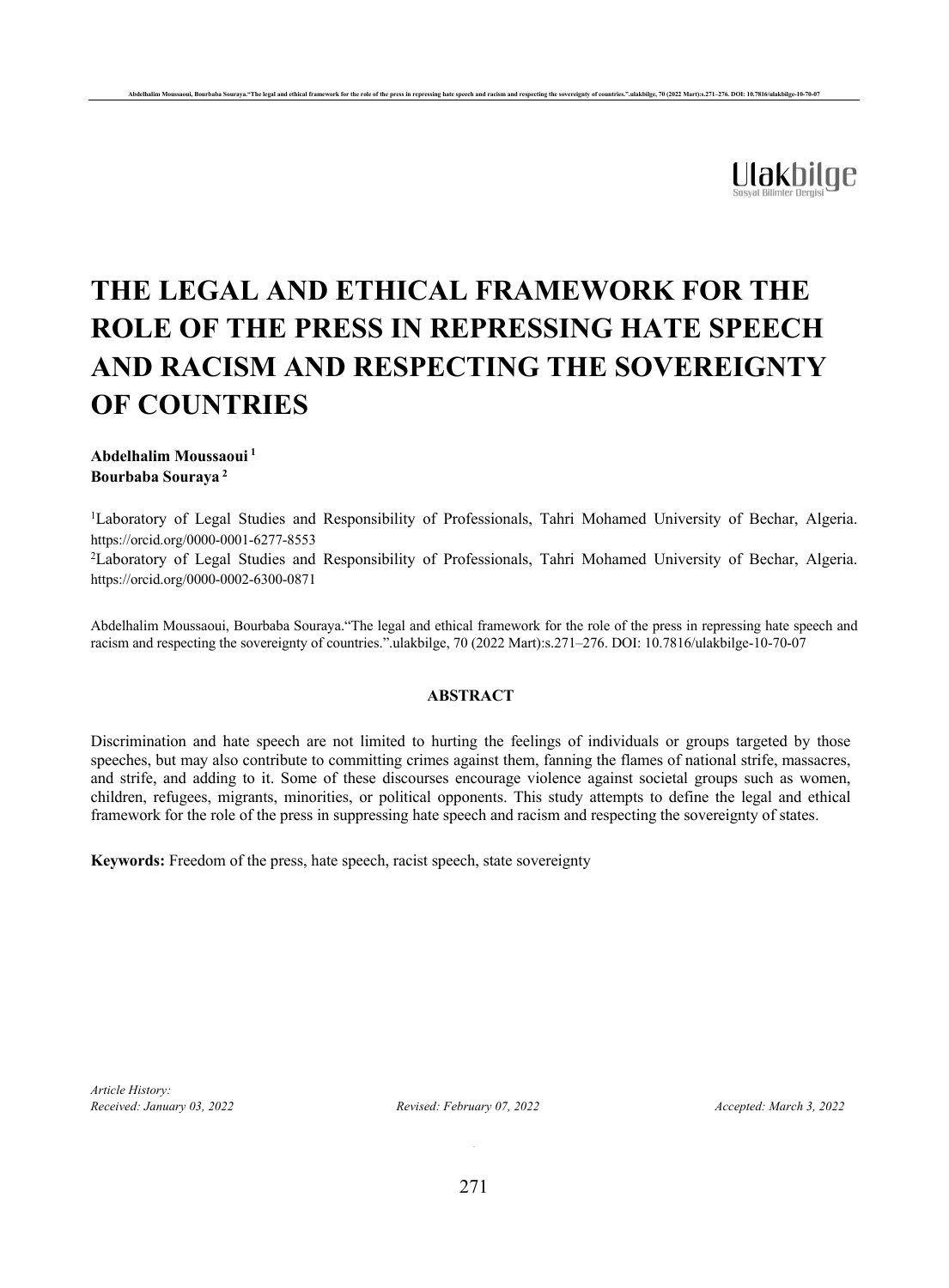#### **Introduction**

Abdelhalim Moussaoui, Bourbaba Souraya."The legal and ethical framework for the role of the press in repressing hate speech and racism and respecting the sovereignty of countries." ulakbilge, 70 (2022 Mart):s.271–276. DOI:

The proliferation of media and press of all types has led to the increased issues that journalists and press organizations confront in terms of avoiding hate speech and racism on the one hand and jeopardizing state sovereignty. In this respect, a legal and ethical framework addressing hate speech, racism, and state sovereignty should be developed, as agreed by the international community, which has placed some restrictions on speeches inciting national, racial, or religious hatred, or incitement to discrimination, hostility, or violence. In addition to infringing on state sovereignty. As a result, it is critical to build strong legal frameworks for hate speech in order to hold perpetrators accountable, uphold human dignity, and safeguard state sovereignty. Some press publications have been found to be a basis for encouraging hate speech and bigotry, while others have included a breach of state sovereignty, raising the following question: What is the legal and ethical framework that allows for the production of responsible journalism that does not jeopardize state sovereignty and does not promote hate speech and racism? In the current geopolitical environment, it can be said that hate speech, racism, and undermining state sovereignty will increase unless a binding ethical-legal framework for journalists and press institutions is put in place to prevent the spread of hate speech and racism, as well as undermining state sovereignty. To address the study's problem, this study took an analytical and comparative approach to various legal and ethical texts that assist journalists and press institutions in developing the moral capabilities of not advocating hate and racist discourse that aids in the commission and encouragement of acts of violence, or any discourse that would jeopardize state sovereignty. The study was divided into the following sections:

First: The role of the press in repressing hate speech and racism

Second: The role of the press in respecting the sovereignty of states.

### **The role of the press in repressing hate speech and racism**

The intellectual and ideological diversity that defines the world can occasionally cause friction or disagreement between the numerous spectrum and groups that comprise human society, implying the need for a tolerance culture among everyone to maintain coexistence. The preceding purpose is met by prohibiting the media from making any charges of hatred or racism, as these are the sole methods of intellectual attack, which leads to armed conflict. This is why the International Covenant on Civil and Political Rights prohibits any advocacy of national or racial hatred that would constitute incitement to violence and discrimination. Albeit the rationale for this is because the concept of racism is connected to the sense of superiority that individuals feel over those with biological differences, whether these differences are genuine or imaginary. This feeling is enshrined in reality through the violence of these individuals, in order to prove their presence and impose their control (Halim, 2007), which is what prompts some to employ the media to achieve these ends.

Accordingly, the idea of cultural diversity, which has become imposing its presence in international trends to devote it, especially through some international organizations, especially UNESCO. Its demands have always been repeated to establish what is termed "cultural diversity" in societies and between peoples, which was translated through the Convention on the Protection and Promotion of the Diversity of Cultural Expressions. In addition to that, the term "cultural diversity", according to what was stated in the Convention, means: "The multiplicity of forms in which groups and societies express their culture, and these forms of expression are transmitted within and between groups and societies. Cultural diversity is not only manifested through the diversity of ways of expressing and enriching the cultural heritage of mankind. And its transmission through forms, but it also manifests itself through the diversity of patterns of creativity, production, dissemination, distribution and enjoyment of artistic expressions, whatever the means and technologies used in this. We presume that cultural pluralism requires more than just tolerance of others; it also entails finding ways of cooperation and cultural communication between local communities and individuals at all levels of society, which is accomplished through the media's great responsibility at this level, that is, the positive role that the media is supposed to play before discussing its negative duty of prohibiting any advocacy based on hatred or racism. It is an analysis that intersects with what was specified in Article 3/1 of the 'Declaration on the Basic Principles Concerning the Contribution of the Media in Supporting Peace and International Understanding', which clarified the role of the media in combating racism, which means prohibiting its advocacy in the first place.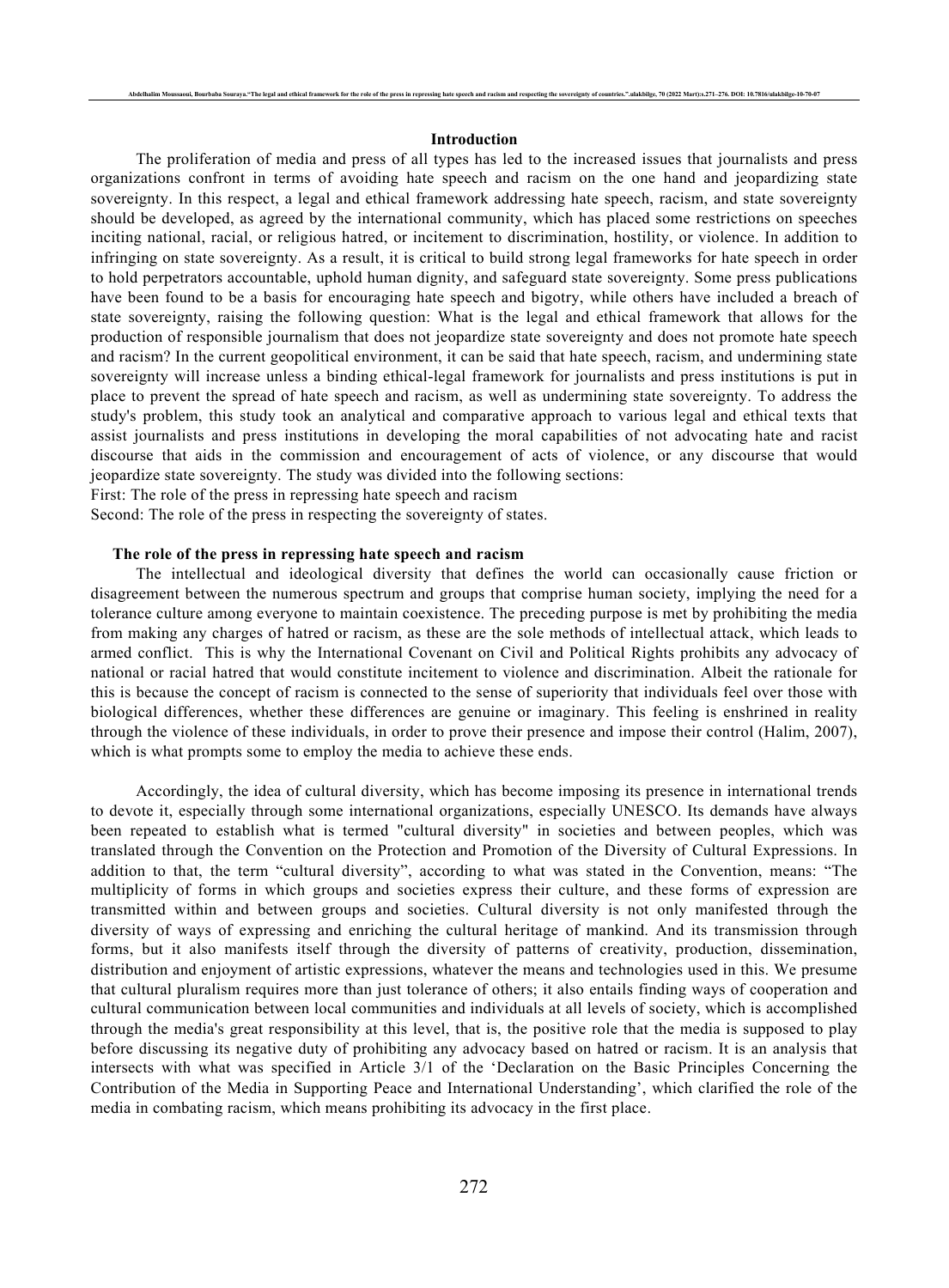Article 4 of the International Convention on the Elimination of All Forms of Racial Discrimination requires states to denounce "all propaganda and organizations which are based on ideas or theories of the superiority of any race or group of any color or ethnic origin, or which attempt to justify or promote any form of hatred." racism and racial discrimination, and undertakes to take the necessary immediate and positive measures aimed at eliminating all incitement to such discrimination and every act of it." In this respect, Article 7/2 of the European Convention on Transnational Television Broadcasting prohibits broadcasting organizations from advocating violence or incitement on the basis of racial hatred. This position was reinforced by defining the ethical dimensions of the information society expressed in the 2003 Geneva Declaration of Principles for Building the Information Society, where it made explicit calls to states towards adopting preventive measures. For malicious purposes such as illegal and other acts motivated by racism, racial discrimination, xenophobia and related forms of intolerance, hatred and violence. As long as there is no universally accepted definition of "hate speech"; the expression here includes a variety of hate messages, ranging from abusive, derogatory, degrading and negative stereotyping remarks and comments, to intimidating and provocative speech that incites violence against specific individuals or groups, and generally only the most heinous forms of hate speech, which constitute incitement to discrimination, are considered illegal. hostility and violence. Cultural paradigms must be understood and taken into account when determining whether particular comments or images constitute hate speech, incitement or defamation, and states have a margin of appreciation in setting those limits, but a balance must be struck that does not unduly limit or endanger the rights of individuals. (Izsák, 2015, p. 15) .

Based on the aforementioned, it is confirmed that the media have the ability to facilitate this dialogue between cultures. By addressing the prevailing attitudes and allegations regarding "others" who are numerous, the media can transcend inherited stereotypes, dispel the ignorance that feeds mistrust of others and develops wariness of others, and thus foster a spirit of tolerance and acceptance of difference so that diversity becomes a virtue and an opportunity for understanding. (UNESCO, 2013). It is reported that in April 2014, the International Federation of Journalists adopted the "Brussels Declaration" to combat incitement to hatred and violence through the media. The declaration makes recommendations to journalists and their unions to protect principles and ethics Responsible journalism, including condemning incitement to hatred when detected, ensuring media knowledge of codes and guidelines, promoting journalist education and training, and encouraging diversity in the media. (The International Federation of Journalists is the global voice of journalists, 2014).

#### **The Role of the Press in Respecting the Sovereignty of Countries**

The geographic integrity and political independence of the state are critical issues that are closely tied to the state's security and integrity, since any action or policy that damages the state's entity would be detrimental. (Saadallah, 2014, p. 183). Accordingly, the protection of human rights in accordance with international and regional mechanisms places the sovereignty of the state above any consideration, even above human rights themselves. Therefore, the state can defend its violations of human rights in the name of its national sovereignty (ICISS, 2001, p. 120) .In the same line of thought, the sovereignty, which is meant the supreme authority over citizens and subjects, which is not limited by law, given that its original character is the authority to make laws (AbdelKarim, 1984, p. 108) It is also the authority of the state within its territory without being subject to any other authority, and thus it has the right to administer the affairs of its territory and its citizens without restriction. and assume international obligations. (Khalifa, 2001) (Al-Shahrani, 2006, p. 86). In addition to stipulating the principle of the free flow of information, ideas and news that raise the concerns of the third world countries, the discussion about it has been distorted in more than one place, as we find that the concerns of the third world have been adopted by international law by setting limits to this freedom through the text in the same charters and treaties, which confirm the political principles of international law, and the most important thing that third world countries adhere to, the principle of sovereignty, the principle of non-interference in internal affairs, and finally international cooperation; these are the boundaries that are clearly defined in specialized areas of international law (Hafez, 2011, p. 47) . Also, reports on the promotion and protection of the right to opinion and expression have always confirmed what the Human Rights Council has emphasized in its urging states to restrict the free flow of information (Abidine, 2009, p. 113).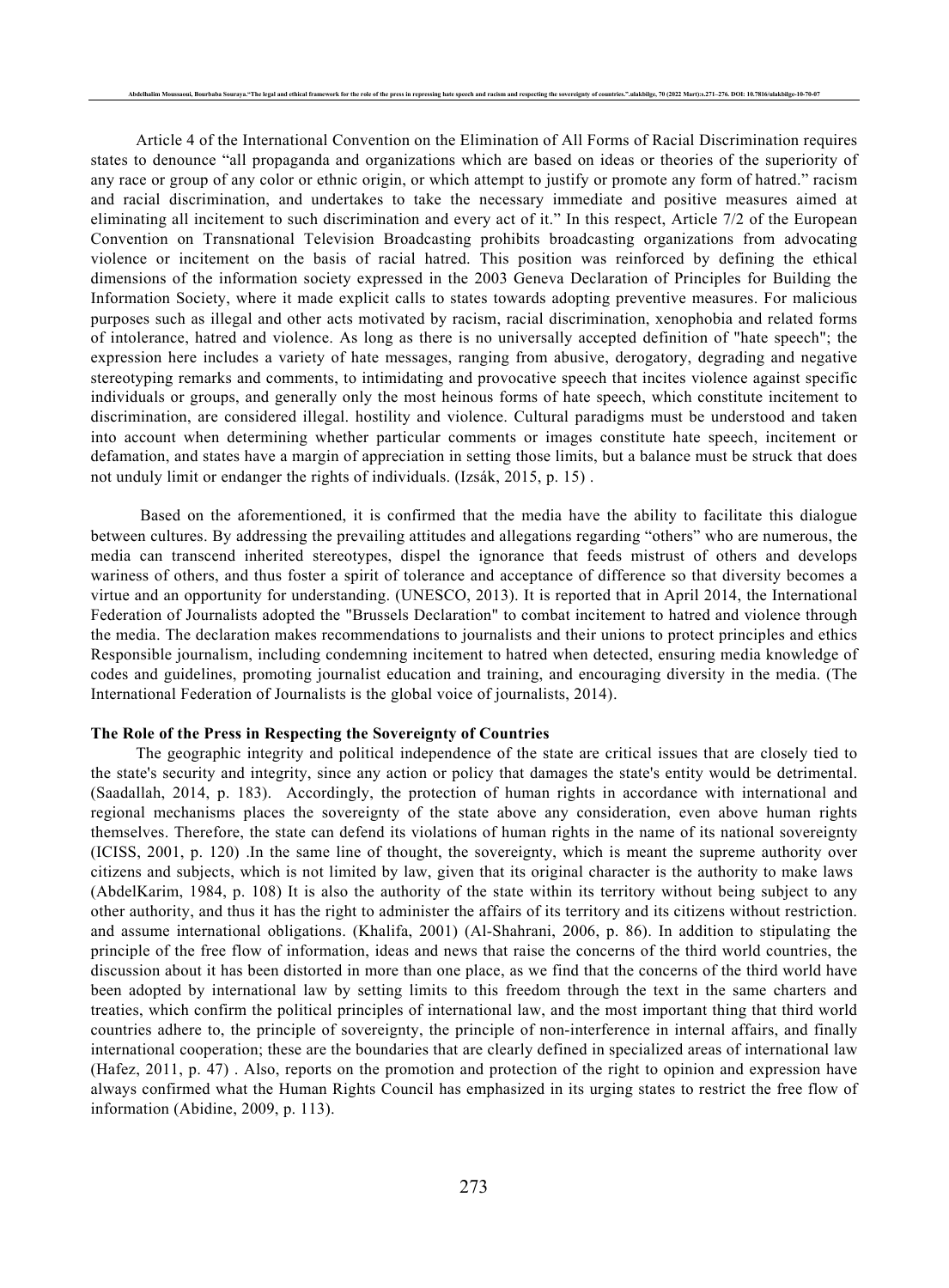This comes at a time when countries are facing great challenges, and if they are able to overcome them, they will achieve the goals they set on their agenda through electronic means and remote communication technologies (Hafez, 2011, p. 49). The principle of free flow and peaceful use raises great problems for the countries of the world in general and for the countries of the third world in particular, since the Soviets launched the first satellite in 1957, followed by the Americans on December 18, 1958, and the satellite launch race began and as soon as the satellites were launched, attention turned to their use for military purposes; as military purposes are the source of space discoveries and their means are the satellites that orbit around the world, about which the bulk of them are used for military purposes, such as aerial photography, reconnaissance and surveillance, follow-up of tactical and tactical military situations, wiretapping and impeding communications, and achieving electronic reconnaissance.

Therefore, within the framework of modern communication technologies, the state no longer possesses the full authority over its territory to control what information enters into it. Although control over the territory remains one of the most important elements of sovereignty, its nature and importance in light of modern communication technologies has changed, as the confirmation of regional control has become more difficult. That is, the political borders of the state that were the cause) of many of the wars that states fought to maintain their sovereignty became vulnerable to the attacks of knowledge weapons. (Jassim, 2011, p. 213). The information transgression of national borders is a fundamental change in the means of storing, processing and retrieval of information, and the rapid growth of transnational communications equipment that has taken news, money and data via satellite to anywhere on the planet at a very fast speed with the ability to penetrate the borders that have become powerless in front of the flow of information moving globally. (Jassim, 2011, p. 213).

Consequently, no country can claim independence if its media are under direct and indirect foreign control, as the current media map of the world indicates that the disparity in power and wealth between the north and south of the world had direct negative repercussions on media structures and media flow, which led to the creation of forms The gap between those who possess information and the means of dissemination and distribution, and those who lack it, has also increased, as has the imbalance between those who transmit information and those who receive it. (Al-Manama, 2022).

The major news agencies in the world that are responsible for feeding various other media outlets do not have a single agency affiliated with the Third World (Asia - Africa - Latin America), but they are purely Western agencies, expressing the policy of their owners, and imposing terms and names that serve their countries (Al-Manama, 2022). In addition, the idea of cultural sovereignty has become impossible to separate from the idea of preserving the cultural identity of the nation, as the transnational transmission of cultural information and programs dismantles this identity.

This almost complete Western media control over the flow of news and information has led to a distortion and distortion of events in the Third World. There is a deliberate focus on negative aspects such as crises, coups, and unfortunate incidents that occur in these countries, and there is almost a deliberate neglect of the various positive aspects and constructive developments that Located in the third world. (Al-Manama, 2022) .In the field of dealing with international news, the media in the developing Arab countries and the advanced industrialized countries depend on five international agencies to report on news: the American Associated Press and United Press, the French Firas Press, the British Reuters, and the Soviet TASS. These agencies transmit nearly 33 million words. It distributes it through its offices located in more than 100 countries in the world. (Tawalbeh, 2006, p. 423) .In the backdrop of the previously discussed types of media control, as well as the vast monopoly on information, which has weakened the concept of sovereignty, it has become more important than ever for media professionals to respect the concept of sovereignty. The principles of space law and international telecommunications law serve as the foundation for this discussion, which include principles relating to the use of the radio spectrum, the prohibition of propaganda and piracy stations, and the prohibition of interference and harmful interference, in addition to the principles of sovereignty and international cooperation. (Hafez, 2011, p. 106).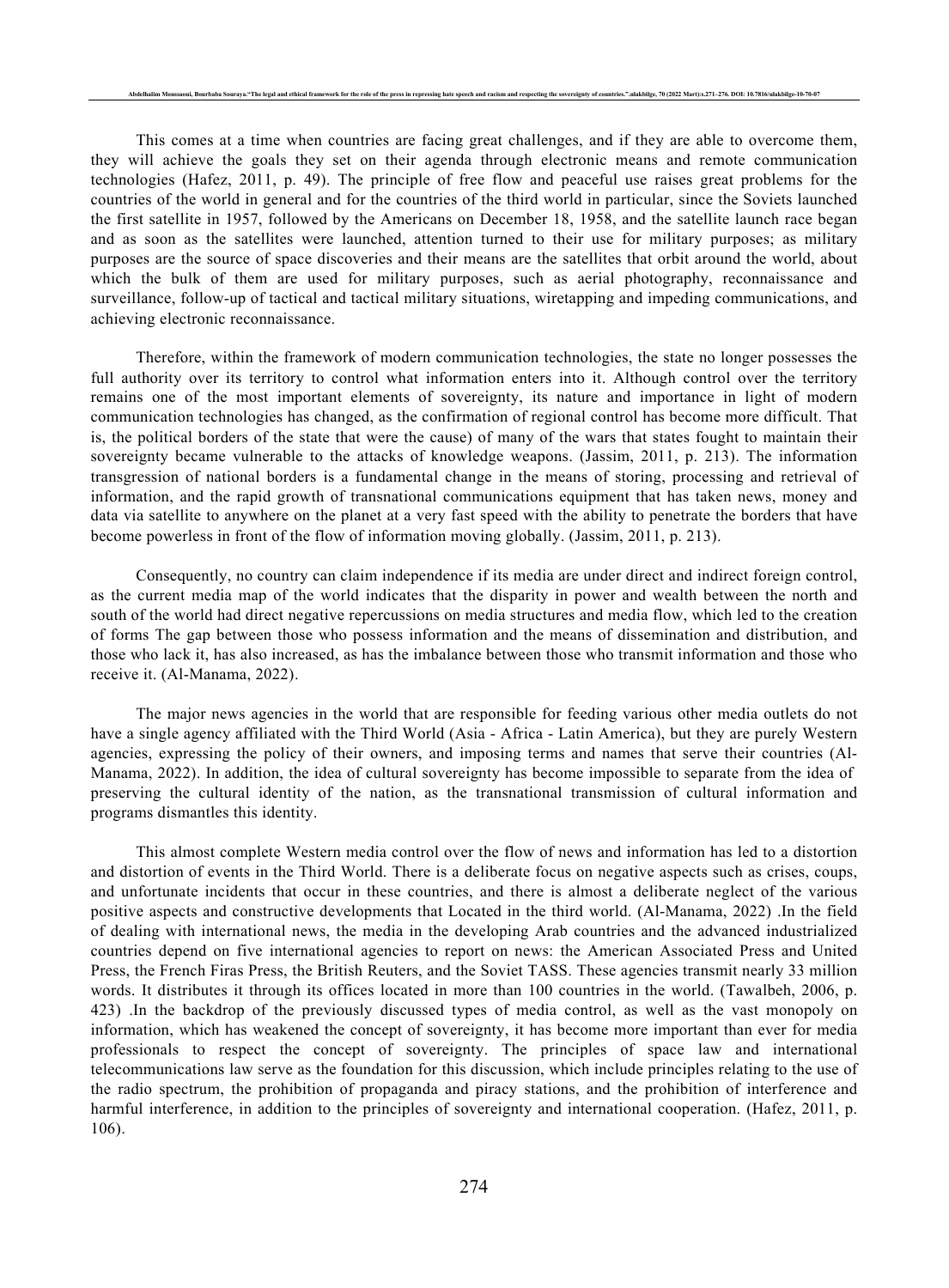During 1945 AD, the UNESCO Constitution was promulgated, which emphasized in its second paragraph the need to encourage the adoption of the idea of the free flow of information between countries through word and image. Free information between countries, and affirmed the rights of individuals to search and transfer information without restrictions or restrictions. (Al-Sarayrah, 2008, p. 02) .It is obvious that at the forefront of the foundations of these policies is respect for the sovereignty of states, and overcoming anything that would disturb the atmosphere of relations between states.

Abdelhalim Moussaoui, Bourbaba Souraya."The legal and ethical framework for the role of the press in repressing hate speech and racism and respecting the sovereignty of countries." ulakbilge, 70 (2022 Mart):s.271–276. DOI:

## **Conclusion:**

State authorities, both official and unofficial, are expected to seek to increase the value of "positive selfcensorship" by improving the professional ethics system and granting professional disciplinary committees created by journalists the authority to enforce their supervision on them. It is important to note that these councils are authorized to prepare codes of ethics and professional codes of conduct, and it is thus their responsibility to demand the search for mechanisms to embody these ethics; what is achieved is the necessity of having its mandatory value on the part of media professionals themselves.

The requirement of reinforcing the independence of the press councils, including the authorities to supervise the journalistic activity, from the authority of the information ministers, who have broad powers in the field of media control, helps in this regard, in our opinion. It is supposed to be at the core of the powers of these councils, and this is in parallel with granting them full powers to approve what they deem appropriate of disciplinary systems against media professionals, and this, in our opinion, can only be achieved by reconsidering the composition of these councils; Which is supposed to be owned by the majority of professional journalists.

On the one hand, these councils must assume the role of oversight over the extent to which journalists benefit from their full rights; Especially those related to social ones. These are the areas that, in our opinion, constitute a fertile field for the violations that media professionals are exposed to. On the other hand, academic entities, i.e. universities and scientific research centres, should pay attention to the issue of legal and ethical training; especially by directing research towards ways to enhance the ethical system of media activity, in addition to reconsidering the issue of punitive policy towards media professionals and media activity.

By the same token, there are several ways to ensure that journalists respect the sovereignty of states and do not contribute to the dissemination of hate speech and racism:

• Raising awareness of journalists by conducting training courses on the dangers of discrimination and intolerance.

• That the press materials include in a variety of ways positive messages calling for peace and tolerance.

• Supporting individuals or groups targeted by hate speech and encouraging policymakers to take action against discriminatory language or policies.

• Hosting conflict-sensitive journalism workshops to help journalists develop the ethical capacity to identify sources of conflict and report fair and accurate news.

• Forming early warning and response committees at the national and local levels to monitor hate speech and other forms of incitement to violence or prejudice against the sovereignty of states.